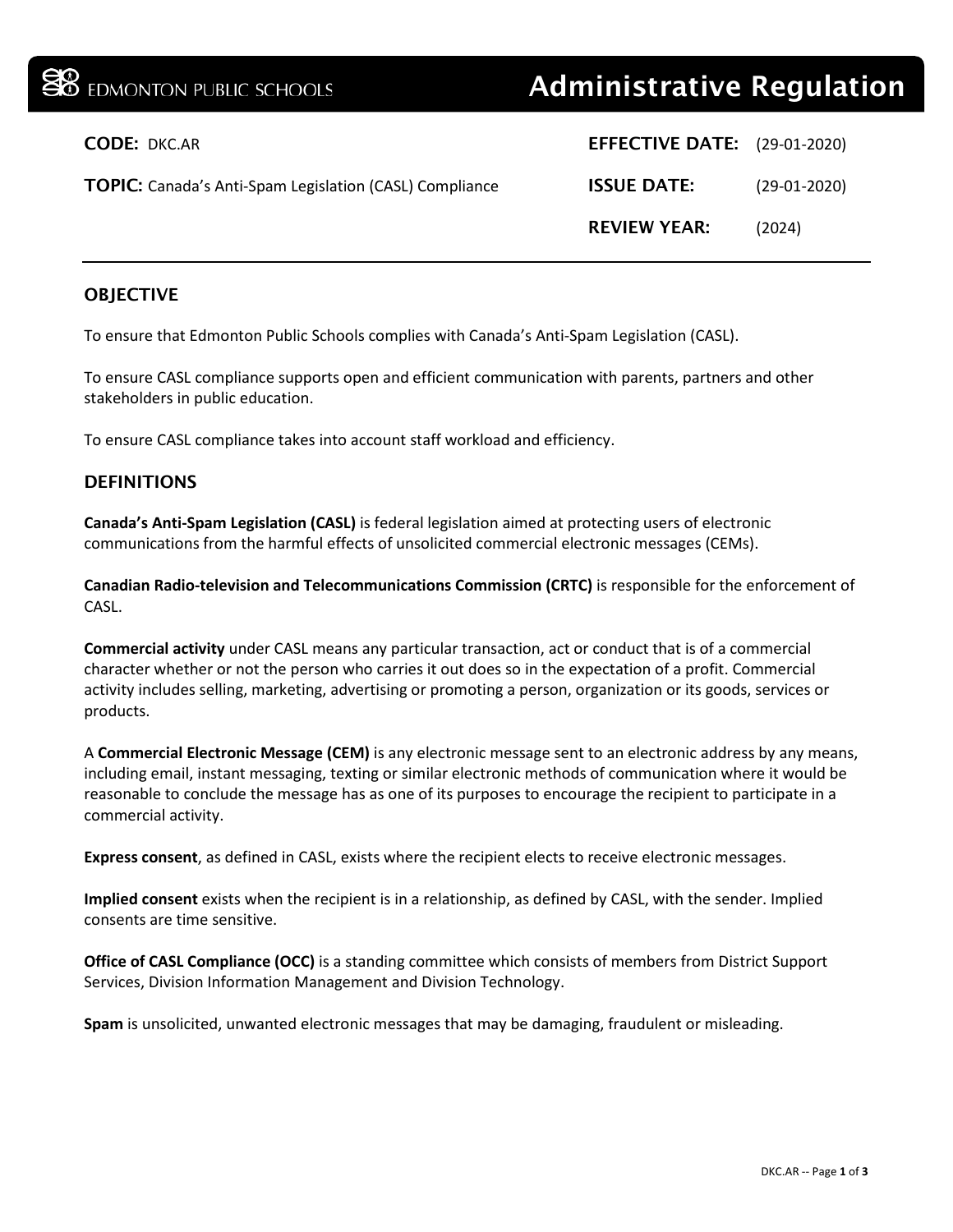# RESPONSIBILITY

- 1. The Superintendent shall provide leadership by acknowledging the responsibility and authority of the OCC in their efforts to enact the CASL compliance plan.
- 2. Decision Unit (DU) Administrators shall ensure all staff understand their responsibilities under CASL.
- 3. Staff shall ensure that their electronic communication adheres to CASL.
- 4. DU Administrators of units which engage in commercial activities outside of the *Education Act* shall ensure that CEMs sent by their decision unit are managed according to CASL.
- 5. The OCC shall be responsible for oversight of compliance with CASL by implementing the CASL compliance plan, which addresses the elements of compliance required by the CRTC.

# REGULATION

- 1. Under CASL, electronic communication between parents and school staff that is relevant to the parent's role as a partner in their child's education does not require consent.
- 2. On an annual basis, all DU Administrators shall review the relevant requirements of CASL with their staff.
- 3. Staff shall participate in an annual acknowledgement of CASL responsibilities.
- 4. Staff shall ensure that their electronic communication adheres to the guidelines of this regulation. When sending electronic messages using Division technology, staff shall ensure that:
	- a. all messages include a clear subject line that tells the recipient what to expect in the message;
	- b. all messages shall be relevant to the business, role, function or duties of the recipient; and
	- c. express or implied consent shall be obtained from the recipient before an electronic message that is subject to CASL consent requirements is sent.
- 5. The Division may be financially penalized if Division digital communication systems are used in violation of CASL.
- 6. DU Administrators of decision units which engage in commercial activities outside of the *Education Act* shall ensure that:
	- a. the decision unit has the prior express or implied consent of the recipient before sending CEMs;
	- b. all relevant records, including but not limited to; records of positive opt-in consents, unsubscribe requests and actions are retained; and
	- c. any recipient who revokes their consent to receive CEMS is unsubscribed within 10 business days.
- 7. The OCC shall ensure the Division complies with CASL by:
	- a. performing periodic monitoring of Division electronic communication to determine which activities are at risk of violating CASL;
	- b. conducting an internal audit of the Division based on the outcome of ongoing monitoring as required;
	- c. monitoring any legislative or regulatory changes and interpretations and enforcement by the CRTC;
	- d. ensuring all outgoing Division emails have a CASL footer indicating multiple ways of contacting the Division;